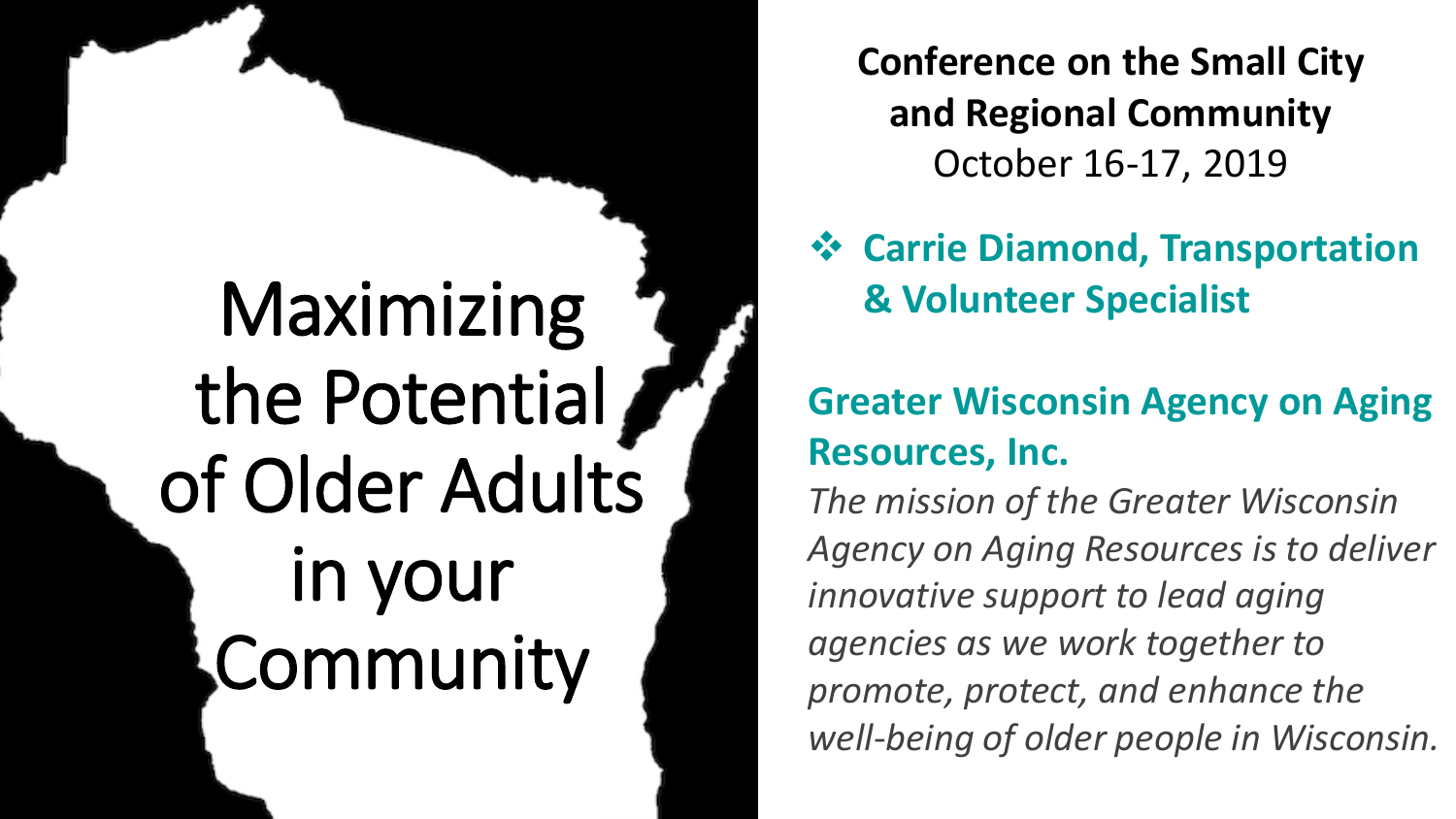### **Percent of Population Ages 60 and Older**

Source: Wisconsin Department of Administration, Demographic Services Center, Vintage 2013 Population Projections

25 and  $25$ 

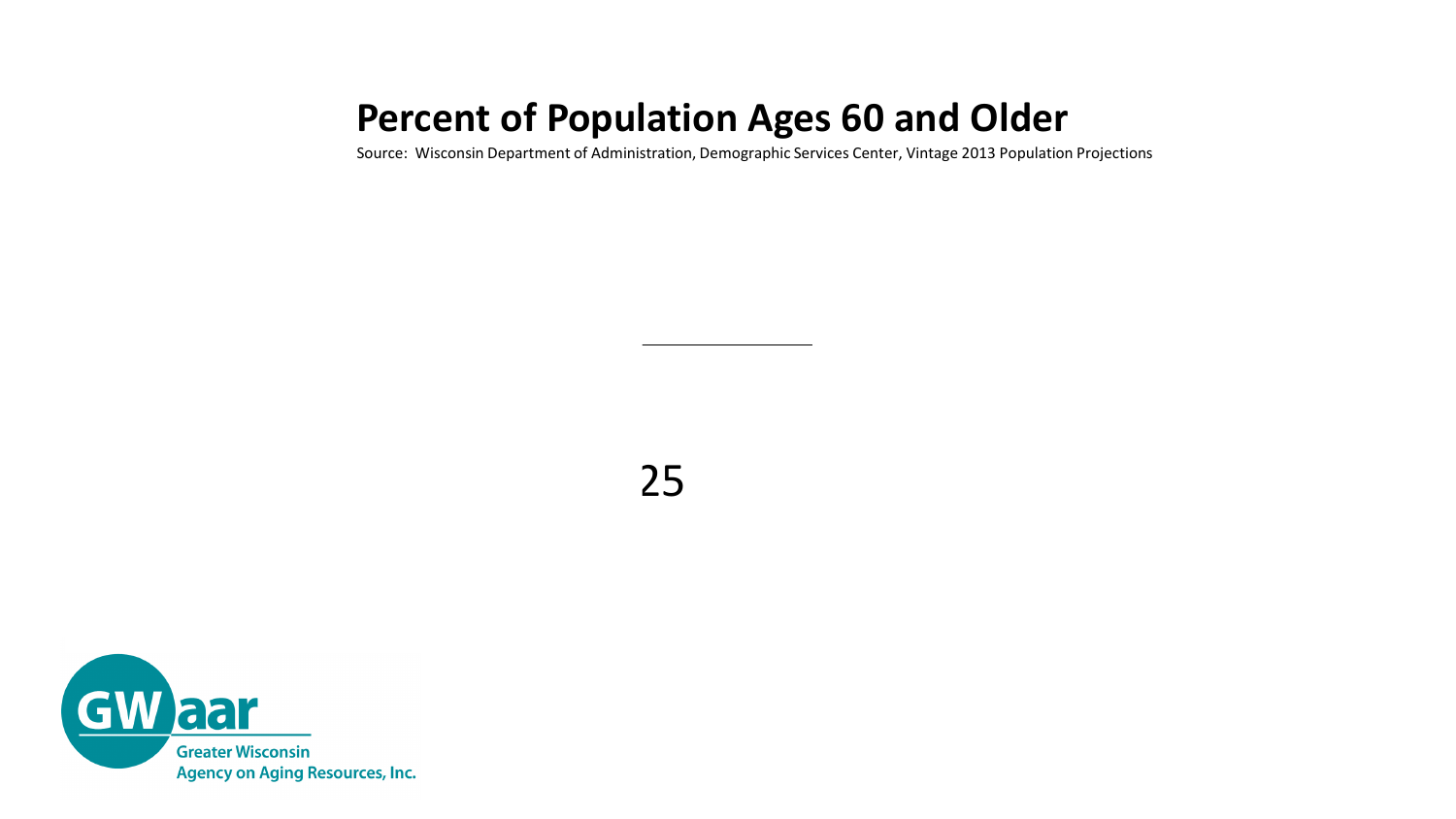# Can older adults thrive in your community?



Home & Community Based Services offered



Infrastructure built and supported



Engagement - to create appropriate services and infrastructure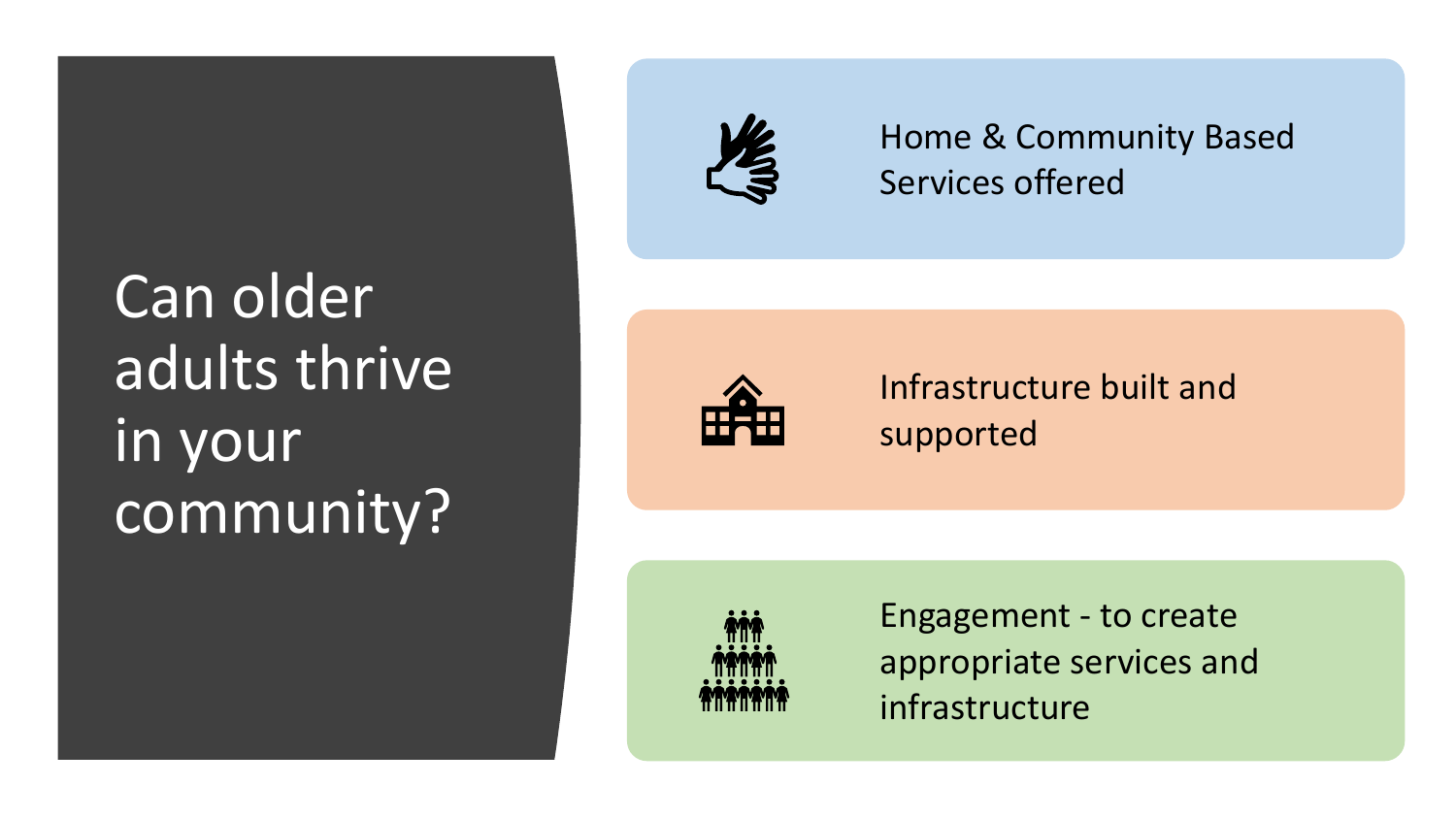

#### **SUPPORTIVE SERVICES**

Information and referral In-home services Homemaker & chore services Transportation Case management Home modification Legal services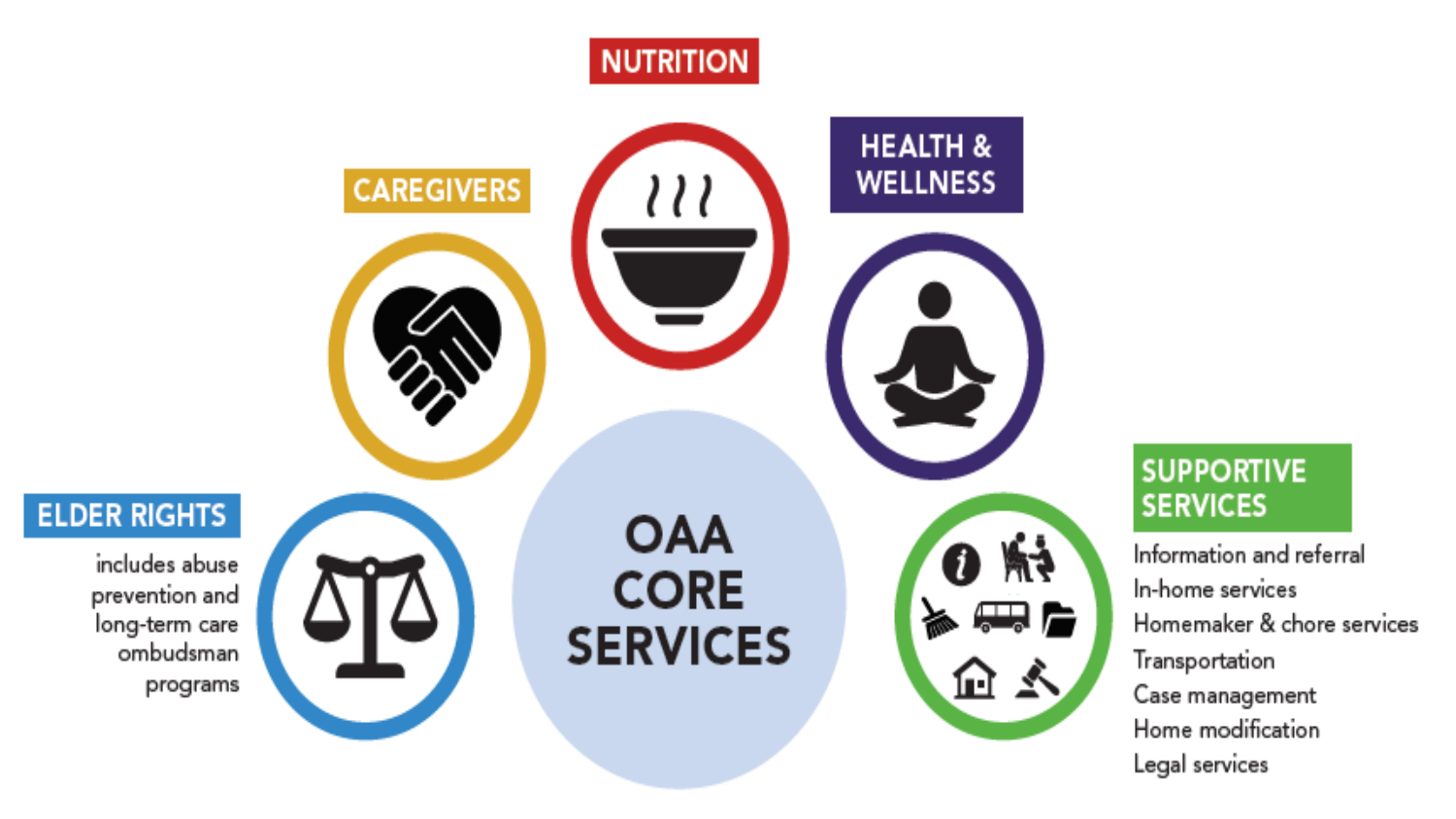#### More people over 60, **FUNDING GAP** but less money



AARP Public Policy Institute, 2019 - https://www.aarp.org/politics-society/advocacy/info-[2019/older-americans-act-funding.html; retrieved Aug. 11, 2019.](https://www.aarp.org/politics-society/advocacy/info-2019/older-americans-act-funding.html)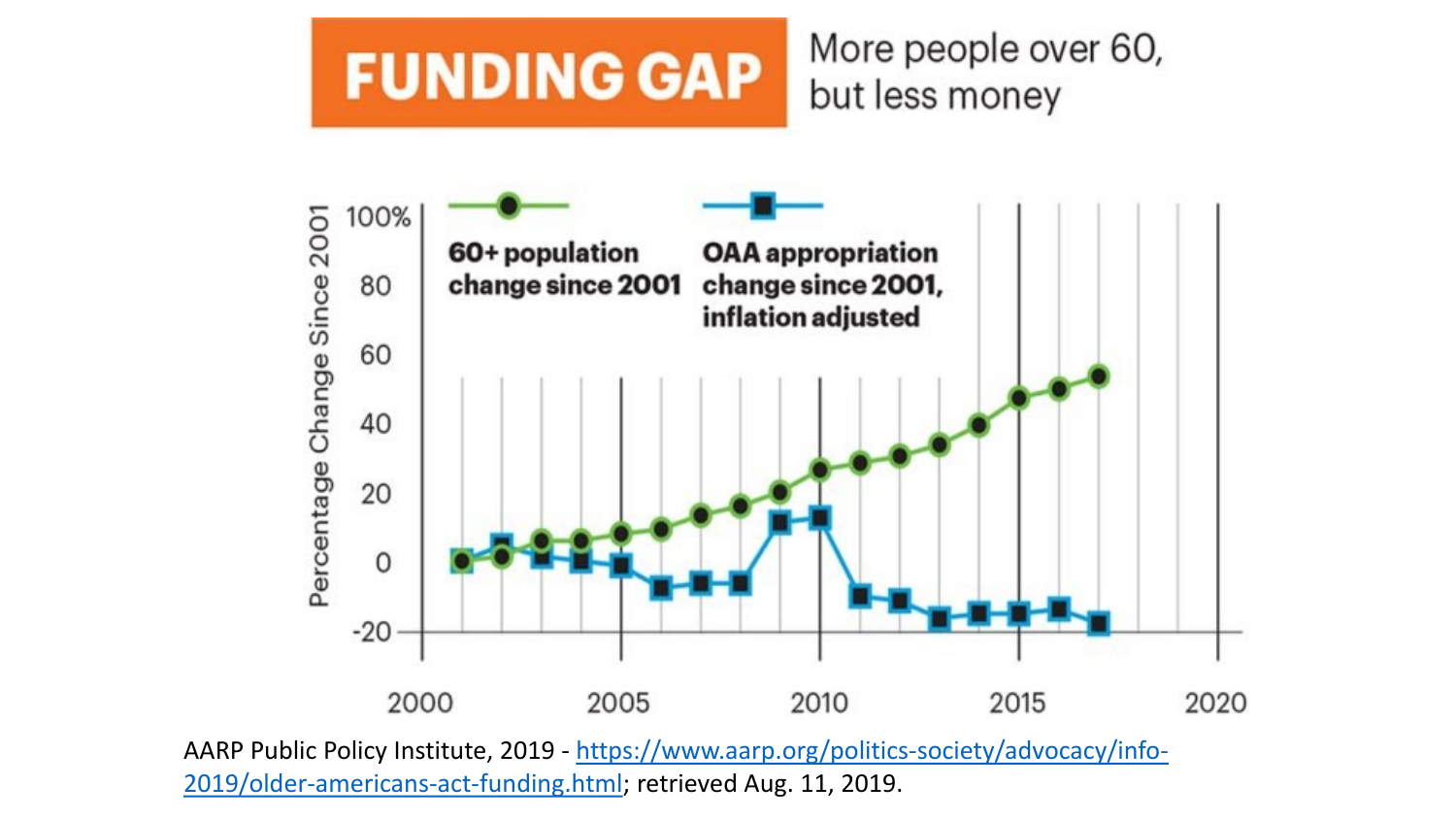## Livability *built, social and connected environment*



- Generates economic growth and new opportunities for business
- Creates vibrant, desirable and competitive environment for residential and commercial investment.

## **Principles of livability - AARP**

- Strategic investments
- Strong community participation
- Robust stakeholders in decision-making process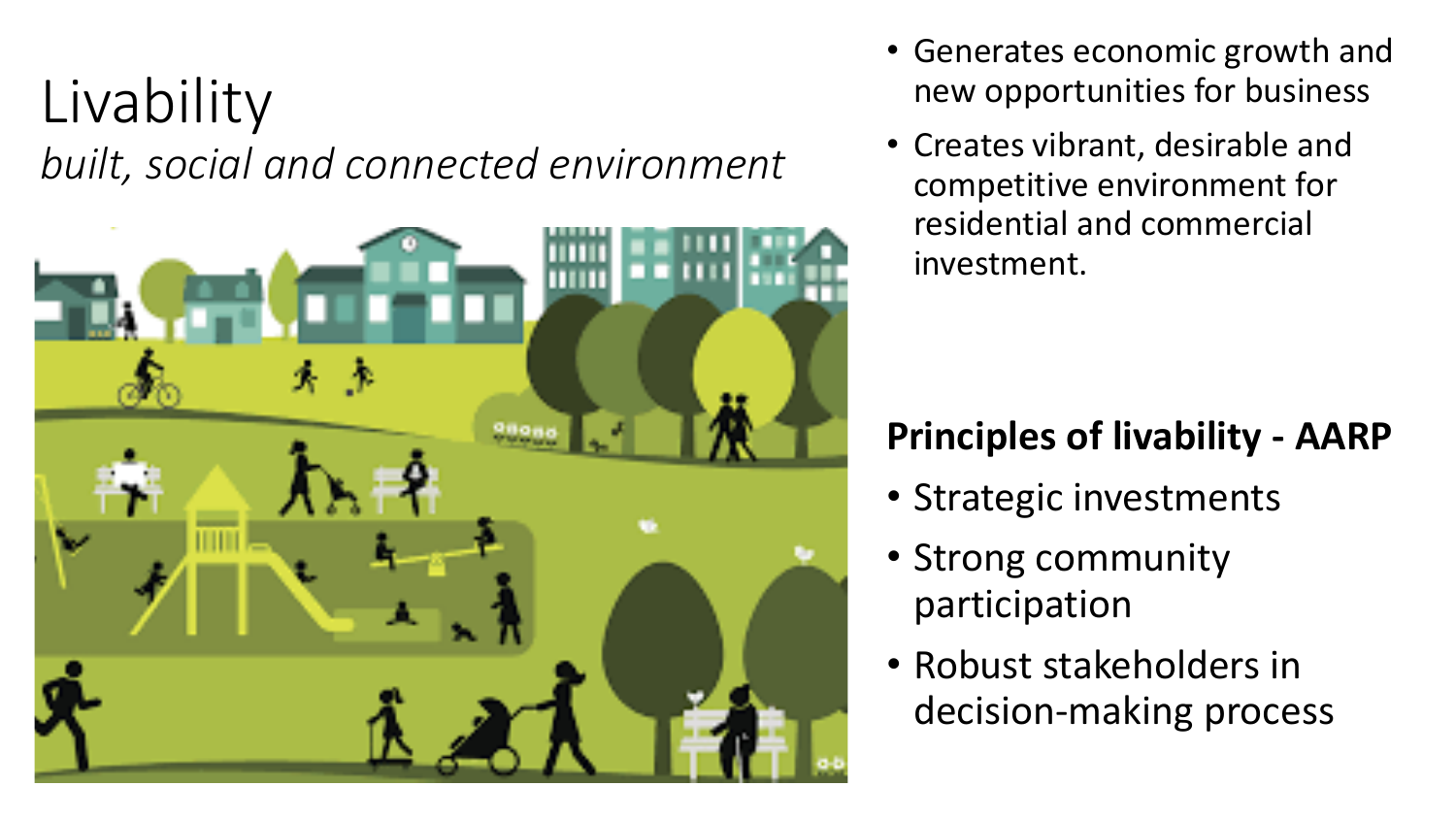

# Engagement:

What can an aging population do for you?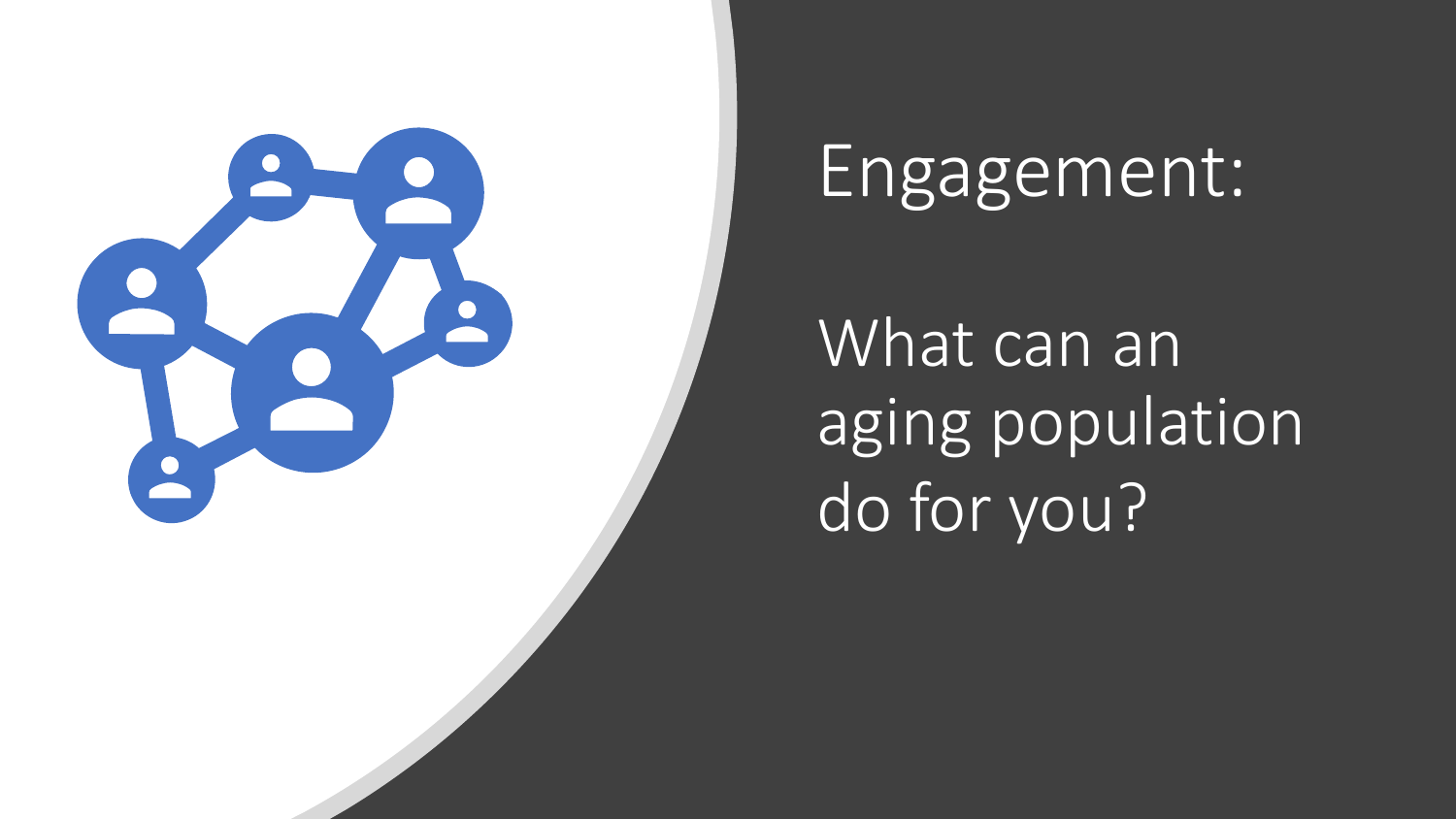## Older adults in community

- Civic engagement
	- o Informing policy
	- o Volunteering
	- o Board, advisory council, task force membership
- Economic impact users and contributors
- Social capital

*"Community design that supports the participation of older people will play a larger role in the fiscal health of the entire community."* 

*"Aging is an asset and something you must plan for." (Principle belief of the Governor's Council to Address Aging in Massachusetts)*